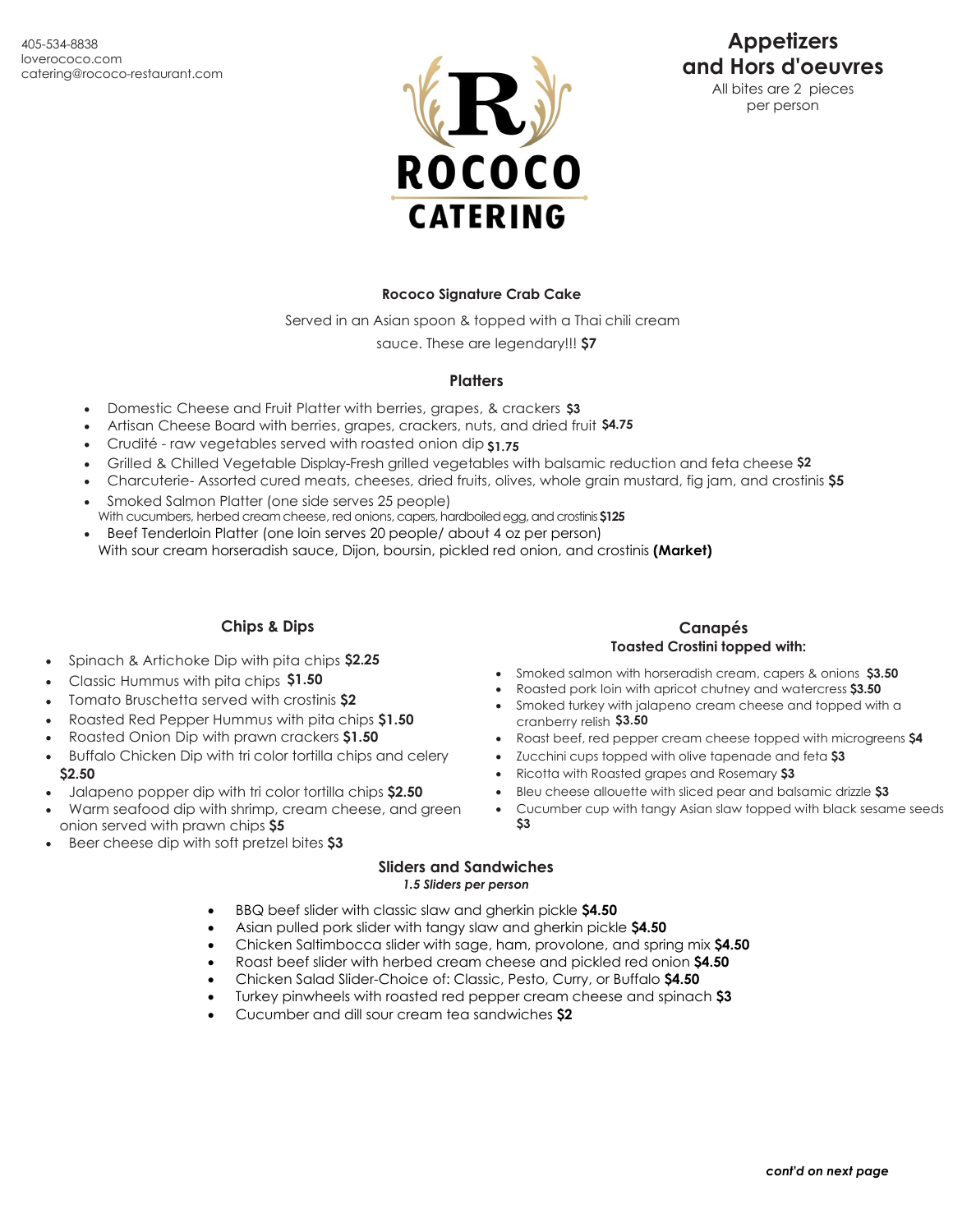

### **Skewers**

#### **Cold**

- Caprese Skewers with fresh basil and balsamic reduction **\$3**
- Fruit Skewers with a lime yogurt dipping sauce **\$3**
- Tortellini skewers with sundried tomato pesto aioli **\$3**
- Antipasto skewers with salami, green olive, marinated mozzarella, and cherry tomato **\$4 Hot**
- Asian glazed beef satay **\$4**
- BBQ Chicken satay **\$4**
- Pesto chicken satay **\$4**
- Shrimp, andouille sausage, and red pepper **\$5**
- Marinated Veggie Kabobs **\$3**

#### **Savory Bites**

- Baked brie and sliced fig topped with bacon **\$4**
- Bleu cheese allouette and crushed pistachios in phyllo cup topped with roasted grapes **\$4**
- Port wine cheese in phyllo cup topped with crushed walnuts **\$3**
- Salami cornucopias with pepperoncini cream cheese and green olive half **\$2**
- Kielbasa sausage and grilled pineapple picks **\$3**
- Pesto chicken salad in wonton cup topped with sundried tomato **\$4**
- Tuna Poke in wonton cups with red peppers, pineapple, seaweed salad, and Asian glaze **\$6**
- Mini beef wellingtons topped with red onion jam **\$7**
- Spanakopita- feta and spinach in phyllo dough served with tzatziki **\$4**
- Fried Ravioli with sundried tomato pesto aioli **\$5**

### **Shrimp**

- Shrimp cocktail with cocktail sauce and lemons (3 per person) **\$8**
- Shrimp ceviche served in Asian spoons **\$3.50**
- Classic shrimp salad in wonton cup topped with green onions **\$3.5**

# **Cocktail meatballs**

(4 per person)

### • Jerk BBQ **\$2**

- Asian glazed with black sesame seeds and green onions**\$2**
- Apricot chipotle Sauce **\$2**
- Marinara topped with mozzarella **\$2**
- Chicken meatballs with coconut curry sauce **\$2**

# **Mini Stuffed Potatoes**

- Cheddar, bacon, and green onion **\$3.50**
- Bleu cheese allouette with caramelized onions **\$3.50**
- BBQ chicken and smoked gouda **\$3.50**

# **Stuffed Mushrooms**

- Spicy Italian sausage and mozzarella **\$3**
- Herbed cream cheese and tipped with panko breadcrumbs **\$2**
- Spinach and Mozzarella **\$2**

# **Appetizers and Hors d'oeuvres cont'd**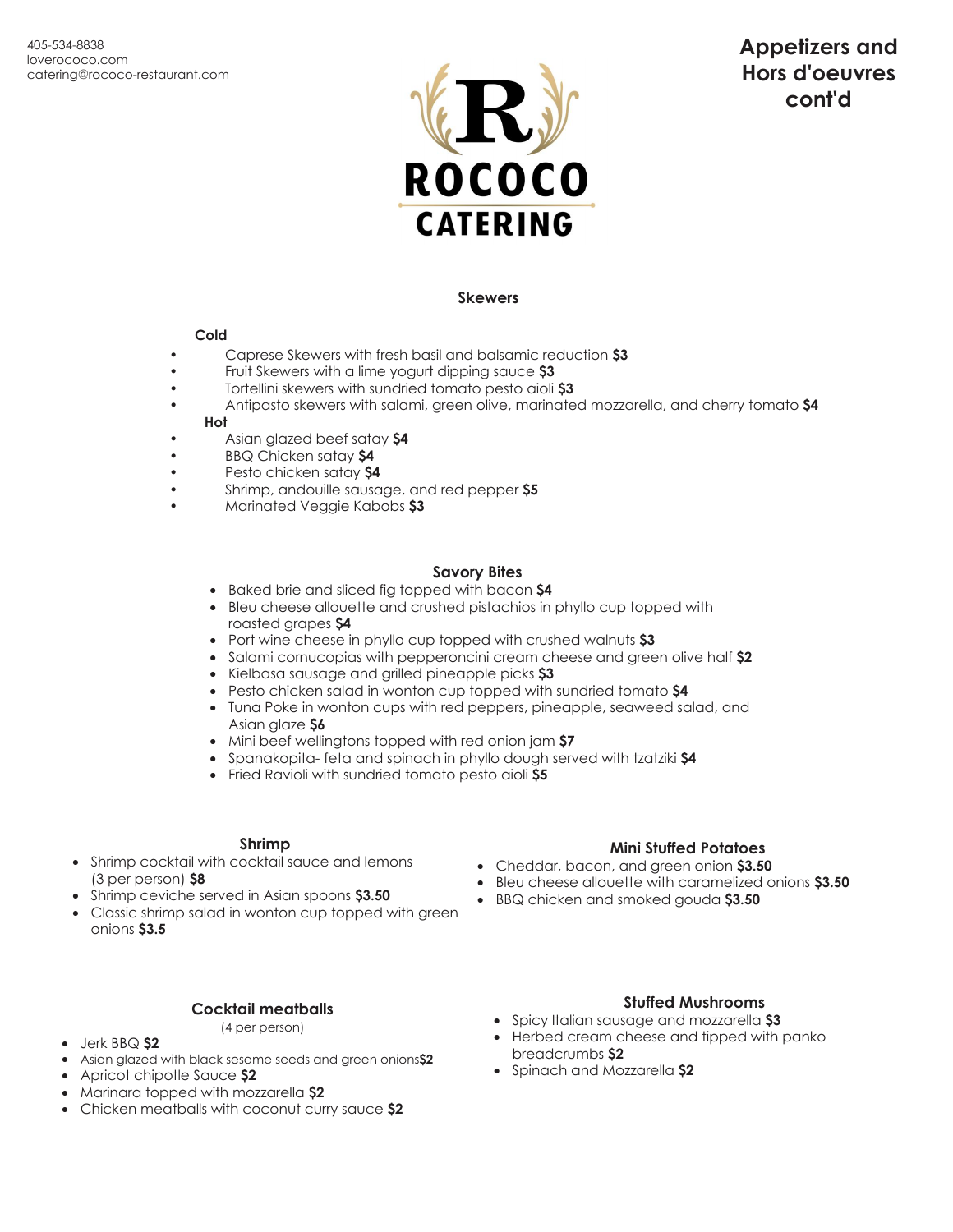

# **Dinner Buffet or Plated**

# **Salads**

• Garden Salad – Mixed greens with shredded carrots, tomatoes, cucumbers, and red onion served with ranch dressing and red wine vinaigrette **\$3**

• Caesar Salad - Romaine lettuce with homemade garlic

croutons and parmesan tossed with classic Caesar dressing **\$4** • Better Salad- Mixed greens with grilled pears, bacon, bleu

cheese, and spiced walnuts served with balsamic vinaigrette **\$4** • Strawberry Salad - Mixed greens with strawberries, red onion,

feta cheese, shredded carrots, spiced walnuts and served with a champagne vinaigrette **\$4**

• Savory Salad- Arugula with roasted butternut squash, barley, grilled red peppers, red onion served with red wine vinaigrette **\$4**

**Starches**

• Mashed Potatoes **\$3**

*Try them plain or with:*

-Rosemary and garlic **\$4**

-Cheddar cheese and bacon **\$4**

-Smoked gouda cheese **\$5**

- Roasted Yukon gold Potatoes tossed w/ house seasoning **\$3**
- Stuffed Potatoes **\$5**

-Garlic and parmesan with paprika

-Bacon, cheddar, sour cream, green onions

- Rustic Au Gratin or Dauphinoise Potatoes **\$5**
- Fancy Mac and Cheese **\$5**
- Pasta scampi **\$5**
- Wild Rice or Rice Pilaf **\$3**
- Orzo with spinach and parmesan **\$3**

# **Vegetable Dishes**

- Grilled Vegetables tossed w/ herbed butter **\$2.50**
- Brussel sprout and veggie medley **\$2.50**
- Green Beans with artichokes & cherry tomatoes **\$2.50**
- Southern Green Beans with onions & bacon (optional)**\$2.50** • Glazed Carrots **\$2.50**
- Steamed or Grilled Fresh Asparagus **\$6**
- Burgundy Mushrooms **\$3**
- Corn on the cob **\$2**

• Cold broccoli salad with raisins, sunflower seeds, and red onion **\$3**

# **Vegetarian / Vegan Entrées**

- Stuffed Red Bell Pepper with quinoa and roasted vegetables**\$8**
- Grilled portabello mushroom with chimichurri sauce **\$8**
- Manicotti stuffed with spinach ricotta and topped with pink sauce **\$8**
- Mushroom Risotto **\$8**

# **Chicken/Turkey**

- Grilled Chicken Breast with choice of sauce **\$7** Apricot Reisling|Creamy mushroom and onion|Chimichurri |Picatta| Sundried Tomato Pesto|Creamy Florentine
- Stuffed Chicken Roulade **\$10**

With ham, sage, and provolone, topped with red wine demi-glace

• Herb Roasted Half Chickens on the bone **\$10**

• Herb Roasted Turkey carved to order or served sliced **\$8** With your choice of sauce:

-Turkey gravy

-Cranberry chutney

# **Beef**

• Herb roasted Prime Rib carved to order

Serves 20-25 ppl, about 8 oz per person **(Market)** • Beef Tenderloin

Serves up to 10 ppl, about 6 oz. per person **(Market)**

-Red wine demi-glace

- Sour cream horseradish

• Baseball Sirloin Steak 8oz **(Market)**

-Red wine demi glaze

-Cognac Mushroom Sauce

-Chimichurri

• Beef tips **\$11**

-Au Poivre

- -Steak Dianne
- Classic Pot Roast **\$11**
- Red wine braised beef **\$11**

# **Pork**

• Glazed Ham **\$6**

• Herb Roasted pork loin with pear, sage, and brandy sauce **\$8**

• Pork Tenderloin with mascarpone, toasted pine nuts, and a red wine demi-glace **\$10**

# **Seafood**

- **•** Grilled Salmon (6oz) **\$16**
- Coriander ginger sauce
- Grilled with lemon and olive oil
- Herb crusted
- Blackened shrimp skewers **\$12**
- 3 shrimp to a skewer (2 per person)
- COD with andouille cream sauce **\$12**
- Rococo Crab cakes \$ **Market**
- 5.5 ounces jumbo lump crab cake
- Mussels or clams with white wine sauce **\$12**

# **Dessert Options**

- Chocolate Mousse Cake **\$5**
- Red Velvet Cake **\$5**
- Tiramisu **\$5**
- Carrot Cake **\$5**
- New York Cheesecake with berry coulis **\$4**
- Chocolate Kahlua Cake with macerated berries **\$4**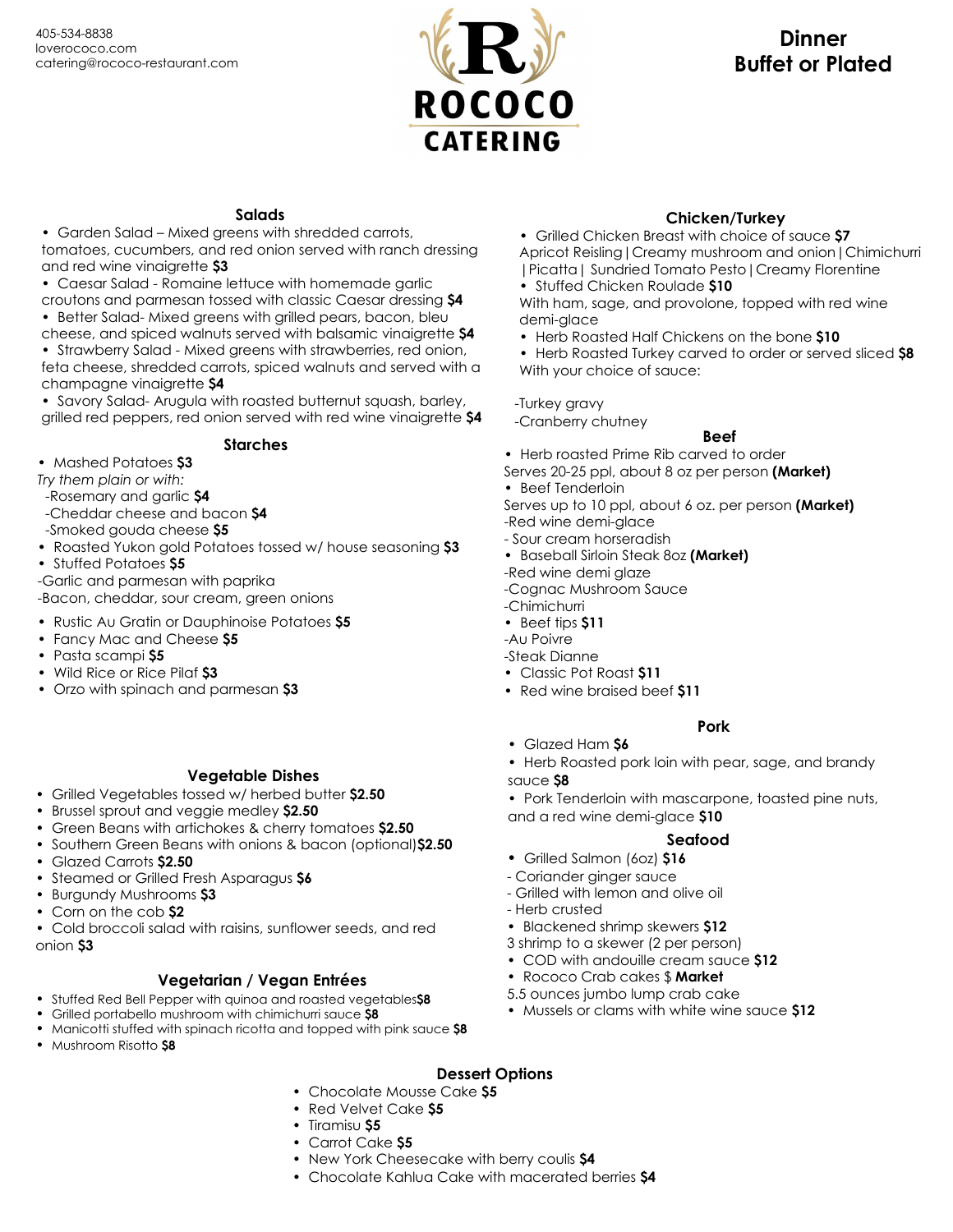# **Bar Packages**

#### *Creative Cuisine with Exceptional Service* **Beer & Wine Bar for up to 4 hours**

2 red wines, 2 white wines  $\sim$  which of our two locations, or go to any go to any go to any go to any go to any go to any go to any go to any go to any go to any go to any go to any go to any go to any go to any go to any go to any go to any go to Import and local Beers Our dedicated staff provides you a large variety of appetizing menu \$14 per person

#### Door a Wing Darwith Cinnat Beer & Wine Bar with Signature Cocktail

Import and Local Beer choices and the above and the available presentation. The available presentation of the available reserves and Signature Cocktail of your choice<br>\$17 2 Red wines, 2 White wines \$16

# **Full Bar for up to 4 hours**

2 red wines 2 white wine Import and local beer Vodka (Tito's) Whiskey (Jack Daniels) Gin (Bombay) Rum (Bacardi Silver) Coke, Diet Coke, Sprite Soda, Tonic, Sweet & Sour, Cranberry, OJ, lemon, limes

\$18 per person

# **Full Bar (premium) for 4 hours**

2 red wines 2 white wine Import and local beer Vodka (Ketel One or Grey Goose) Whiskey (Crown Royal or Maker's Mark) Gin (Tangueray) Rum (Bacardi Silver) Scotch (Glenlivet) Coke, Diet Coke, Sprite Soda, Tonic, Sweet & Sour, Cranberry, OJ, lemon, limes

\$22 per person

# **Cash Bar for up to 4 hours**

| Set Up Fee \$150 |     |
|------------------|-----|
| Beer             | \$7 |
| Wine             | \$7 |
| Cocktail         | \$8 |
| Soda             | \$1 |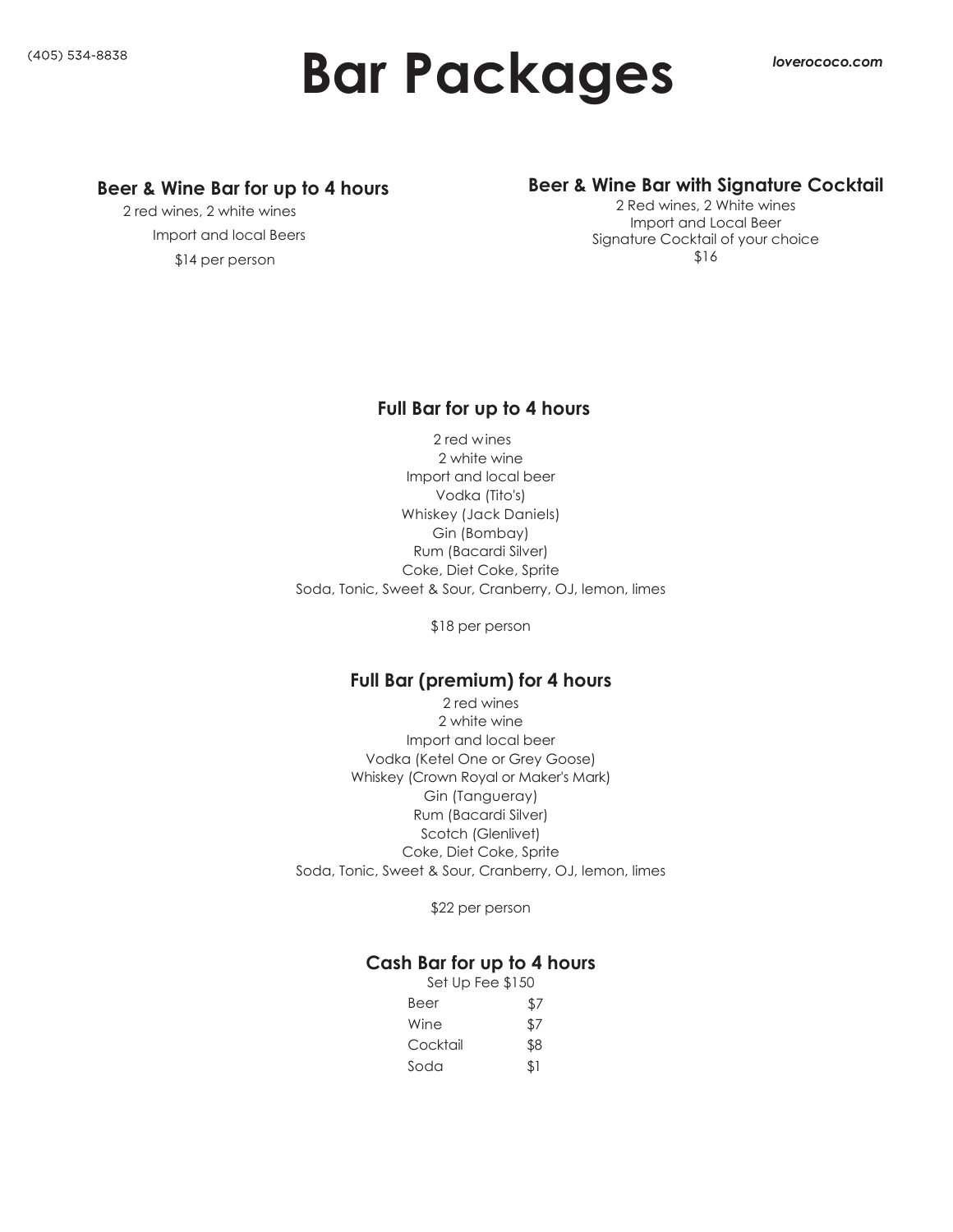

# **Proposals**

As always, thank you for inquiring about the wide array of great services we offer at Rococo Catering. Pricing and budget are affected by multiple factors, and we feel it is important that we treat each client individually to accommodate your needs. We appr eciate having the opportunity to talk over the phone or meet in person to go over options that can best serve your budget and expectations. Event pricing depends on several determinants often including (but not limited to):

- **Type of Event**
- Menu
- Length of Event
- Guest Count
- Bar service
- Service requirement

• Rentals vs. Disposables

# **Staff**

We pride ourselves on our well-trained, professional staff to help take care of your special event. Levels of service are based upon our guests needs, whether it be a seated dinner, or a lunch drop off at the office.

For breakfast or lunch services, Labor Fees are as follows: Drop off \$35 Drop off/return for pick up \$75 Stay and serve/Clean up \$100

For evening events, there is a staff fee of \$125 per staff member, and \$150 for the event captain. These fees include up to 4 hours of the scheduled event time. Additional hours incur a charge of \$10 per hour for each staff member required to stay.

At the client's discretion, any extra gratuity will go directly to the staff.